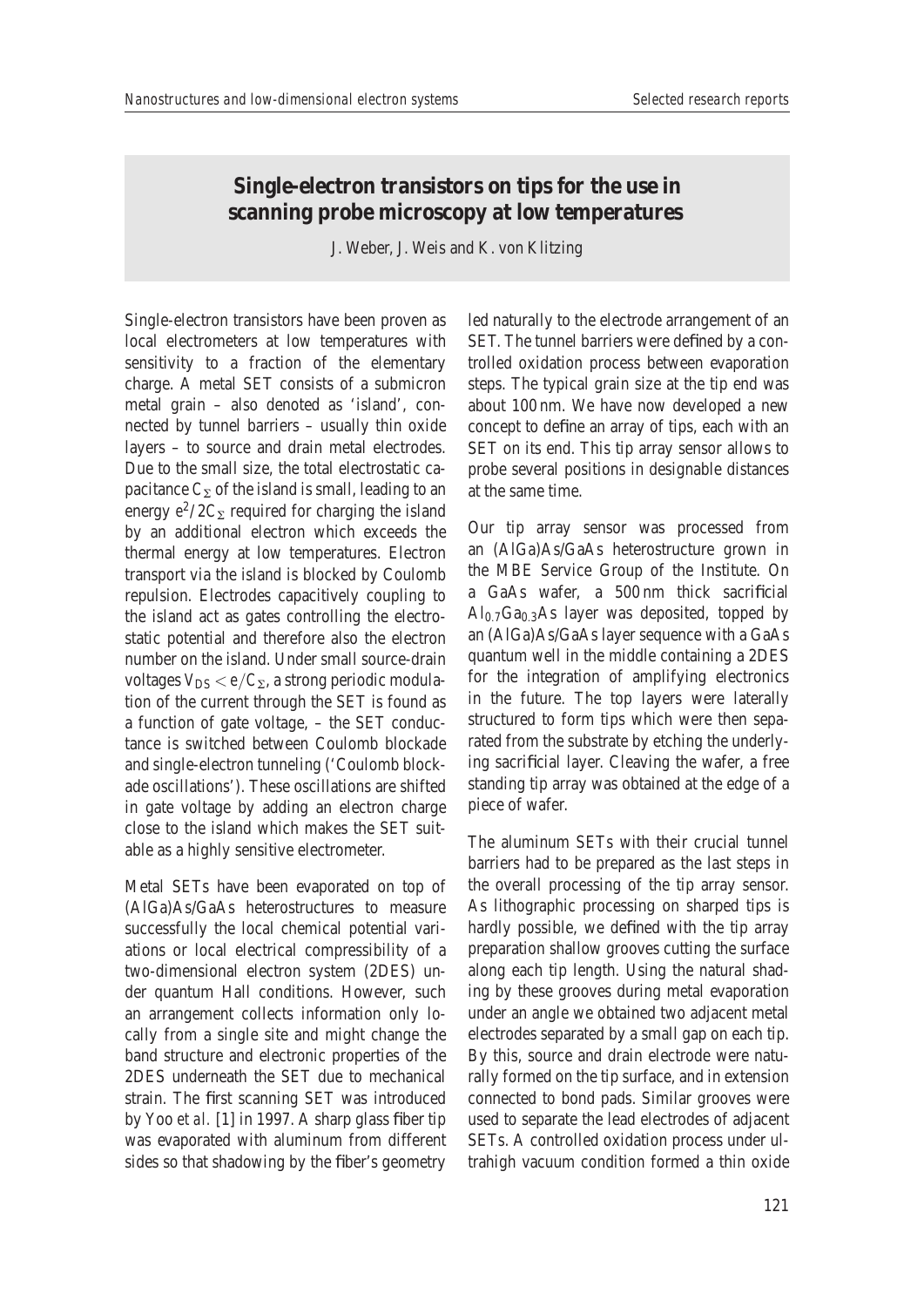layer on the aluminum. A second evaporation step from the front onto the tips lead to the formation of an aluminum island on each tip end.



Figure 103: (a) SEM image of a tip array sensor with separately contacted single-electron transistors on each tip. Inset: SEM image of a single tip. (b) Typical electrical characteristics measured on a single SET. Differential conductance in grayscale as a function of source-drain voltage  $V_{DS}$  and gate voltage  $V_{GS}$  applied to a nearby metal electrode.

Fig. 103(a) shows an scanning electron microscope image of our tip array sensor, consisting of six separately contacted SETs on tips. The figure inset gives a closer look to one tip. The island size at the end of the tip is about 280 nm by 150 nm. In Fig. 103(b), the typical electrical characteristics of one of the SETs are shown, measured in a  ${}^{3}$ He- ${}^{4}$ He-dilution refrigerator at about 20 mK in a magnetic field of 1 T to suppress the superconductivity in the aluminum electrodes. As can be seen, the differential conductance measured as a function of source-drain voltage and a gate voltage shows regular Coulomb-blockade regions and a charging energy  $e^2/2C_{\Sigma}$  of about  $45 \mu$ eV.



Figure 104: Sketch of a fixed arrangement of our tip array sensor and a quantum Hall sample. Two SETs at 8 *μ*m distance were used to probe locally and simultaneously the electrostatic potential variations in the 2DES under magnetic field changes.

To prove the suitability of the SET tips as local electrometers without the complexity of a scanning probe microscope integrated in a 3He-4Hedilution refrigerator, a more simple approach was chosen where the tip array was mechanically adjusted  $1 \mu m$  to  $2 \mu m$  above the surface of a Hall bar mesa containing a 2DES and then fixed. A scheme of the setup is shown in Fig. 104. Potential measurement was done simultaneously with two tips, one located close to the Hall bar edge (about  $2 \mu m$ ), one located over the bulk of the Hall bar (about  $10 \mu m$ from the edge). While a small, constant sourcedrain voltage was applied to both SETs, a separate electrical feedback loop for each SET held the current through the respective SET stable by adding a variable offset voltage common to source and drain. By this means changes in the electrostatic potential underneath the SET were transferred into changes of the offset voltage which then acted as measurement signal.